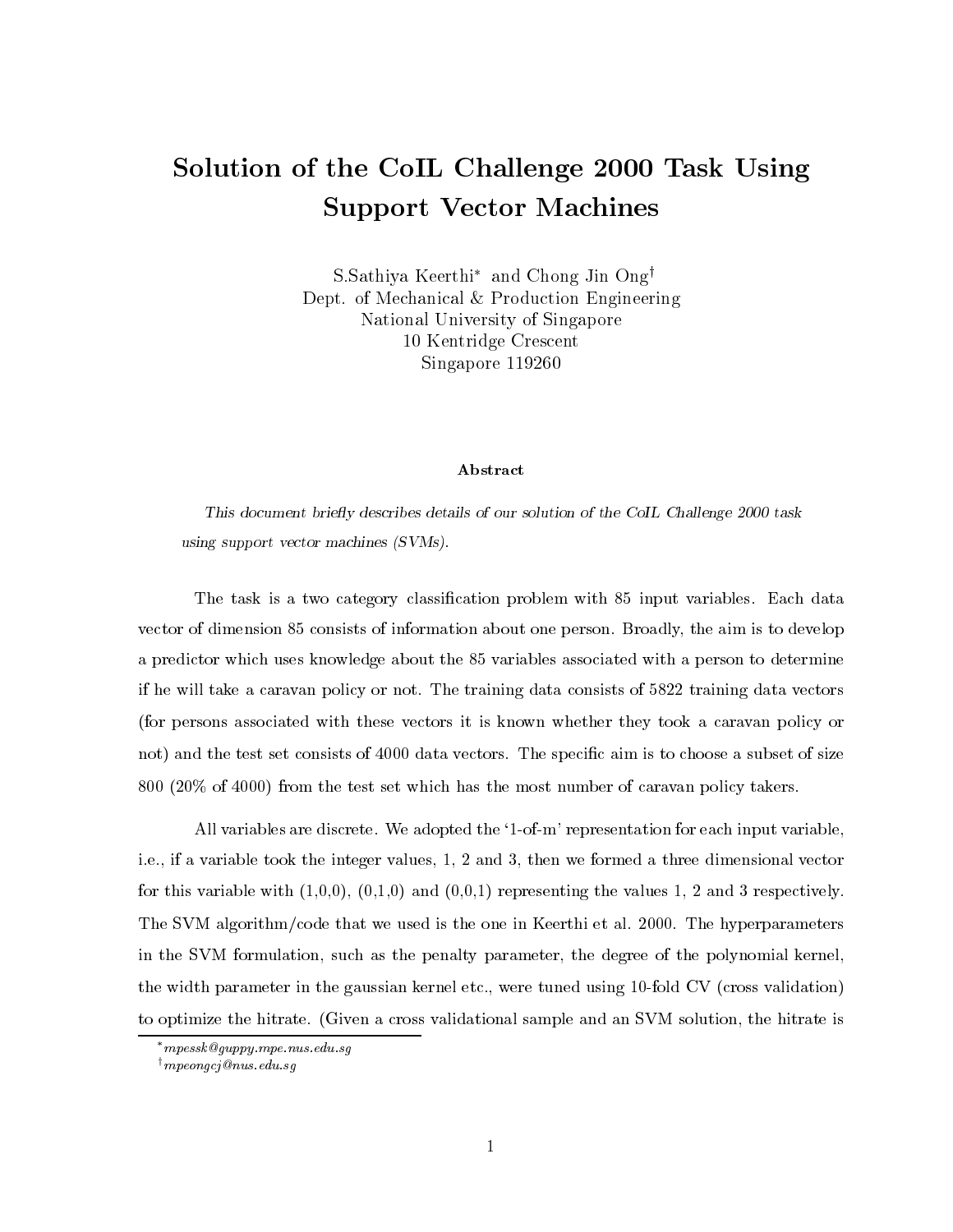defined as the percentage of caravan policy holders in the top  $20\%$  of that sample, chosen using the SVM rating.)

Our first try was to apply the SVM algorithm on the data using all input variables. We started with the simple linear kernel and then tried polynomial kernels of varying degrees and gaussian kernels of varying widths. The best average CV hitrate that we achieved was around 16%. We tried increasing the weight given to the examples corresponding to caravan policy holders, but it only worsened the results somewhat. Next we decided to have a careful look at the variables and see if we can remove some irrelevant ones. Variables from 6 till 43 are derived from a sociodemographic database, e.g., zip code information. So we decided to throw away these variables altogether. (This will be assumed in the rest of the report.)

Simple statistics told us that variables  $47$  and  $59$  (contributions to car and fire policies) are very important. Let us make the following definition. If, in a data vector, the condition, variable <sup>47</sup>'s value is not <sup>6</sup> and variable <sup>59</sup>'s value is neither <sup>3</sup> nor <sup>4</sup> holds, we will say that property P holds. We noted the following statistics.

- The set of persons whose data vector satises property P is a large percentage of the whole population (41.15%).
- Within this set of persons whose data vectors satisfy property P, the percentage of those taking a caravan policy is very small (1.8%). Hence we decided to completely leave out all persons whose data vectors satisfy property P.1 This operation led to the removal of 1591 persons from the test set having 4000 persons.

After the above removal we found that persons having any one of the following (variable,value) pairs had a large (decent) percentage of caravan policies:  $(44,3)$ ,  $(45,3)$ ,  $(51,2)$ ,  $(57,3)$ ,  $(58,6)$ ,  $(60,1), (61,1-4), (62,1), (63,1), (64,2-4), (68,3), (76,3-4), (79,1), (81,1), (82,1-2), (83,1), (83,3)$ and (85,1). So we decided to fully choose all such persons for our final select group. (This will be assumed in the rest of the report.) In the training data there were 242 such persons (56 of whom had caravan policies) and, in the test data there were 171 such persons. (We expected that this part of the test set has about 171 - 171 - 172 persons taking the caravant policies. Under the state  $\mathcal{G}$ the test data set finally had only 25 caravan policy holders in this group.)

<sup>1</sup> If some time is spent analysing this omitted data, it is, of course, possible to recover some caravan policy holders. But we did not pursue that direction due to lack of time.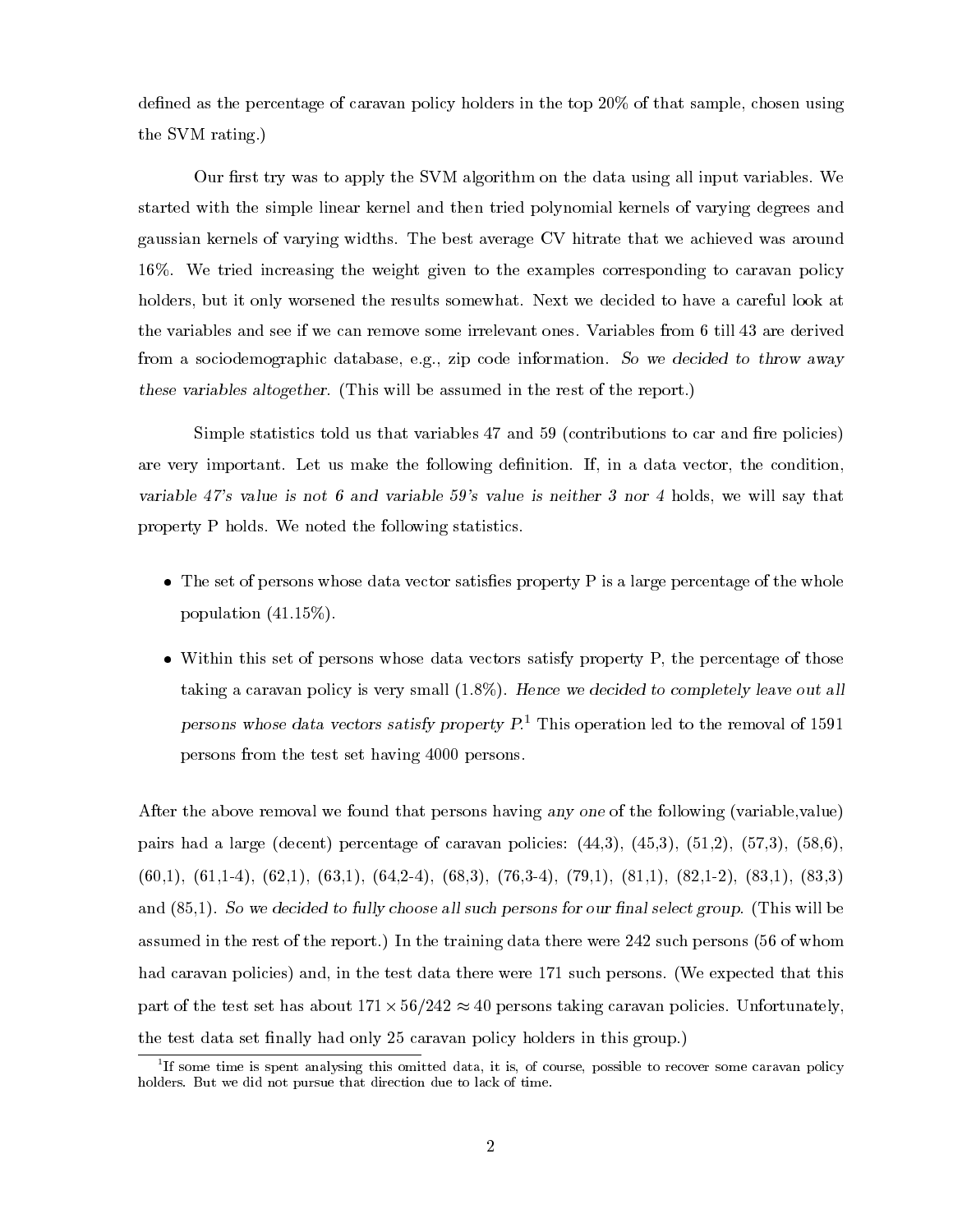|                         | Variables 1-5 | Kernel       | Overall Hitrate | Overall Hitrate   | Hitrate     |
|-------------------------|---------------|--------------|-----------------|-------------------|-------------|
|                         |               | Function     | on Training Set | on Validation Set | on Test Set |
| $SVM-1$                 | Used          | Quadratic    | 20.94           | 18.26             | 13.25       |
| $\mathrm{SVM}\text{-}2$ | Used          | Cubic        | 23.21           | 18.24             | 13.38       |
| $SVM-3$                 | Not Used      | Quadratic    | 19.16           | 18.30             | 14.38       |
| $SVM-4$                 | Not Used      | $\rm Linear$ | 18.26           | 18.13             | 14.13       |

Table 1: Description and performance of the best three methods

After the operations described above we used SVMs on the remaining data. Recall that the goal is to choose 800 members from the test set of size 4000. Since  $1591 + 171 = 1762$ members were removed from the earlier statistical decisions the remaining problem is to choose  $800 - 171 = 629$  persons from a group of size,  $4000 - 1762 = 2238$ . Hence the SVMs were tuned to optimize the average hitrate on the top 28.106% (100 - 629=2238) of the CV samples. Again, 10-fold cross validation was used. If h is the (average CV) hitrate achieved then the overall (average CV) hitrate can be defined as

Overall hitrate 
$$
= \frac{40 + 629 \times h/100}{800} \times 100
$$

This was done to compare the new method against our original raw SVM approach and also against other methods described by others.

We also had some doubt about the usefulness of variables from 1 till 5. So we designed several SVMs, using the first 5 variables in some and leaving them out in others. We also tried a number of choices for the kernel functions. Finally, four SVM designs looked promising. Their choices, together with the results achieved by them are described in Table 1.

The values, 13.25, 13.38, 14.38 and 14.13, of hitrate on the test set correspond to 106, 107, 115 and 113 caravan policy holders in the group of 800 members chosen by the SVMs from the test set of size 4000. With no knowledge of these numbers, we had to choose based on the overall hitrate on validation set. So, initially we submitted the solution given by SVM-3. (We would have been runners-up in the competition using this solution.) But then, we got a bit greedy. Since SVM-2 gives nearly the same value for overall hitrate on validation set while it gives a signicantly better value for the overall hitrate on the training set, we felt SVM-2 was the better design. So, we finally recalled our first submission and sent in the solution given by SVM-2, which turned out to be a mistake. Though SVM-2 and SVM-3 gave very close average performance on the validation set, they gave quite a different performance on the test set; also, a look at the 10-fold CV details showed that on some validation samples SVM-2 did